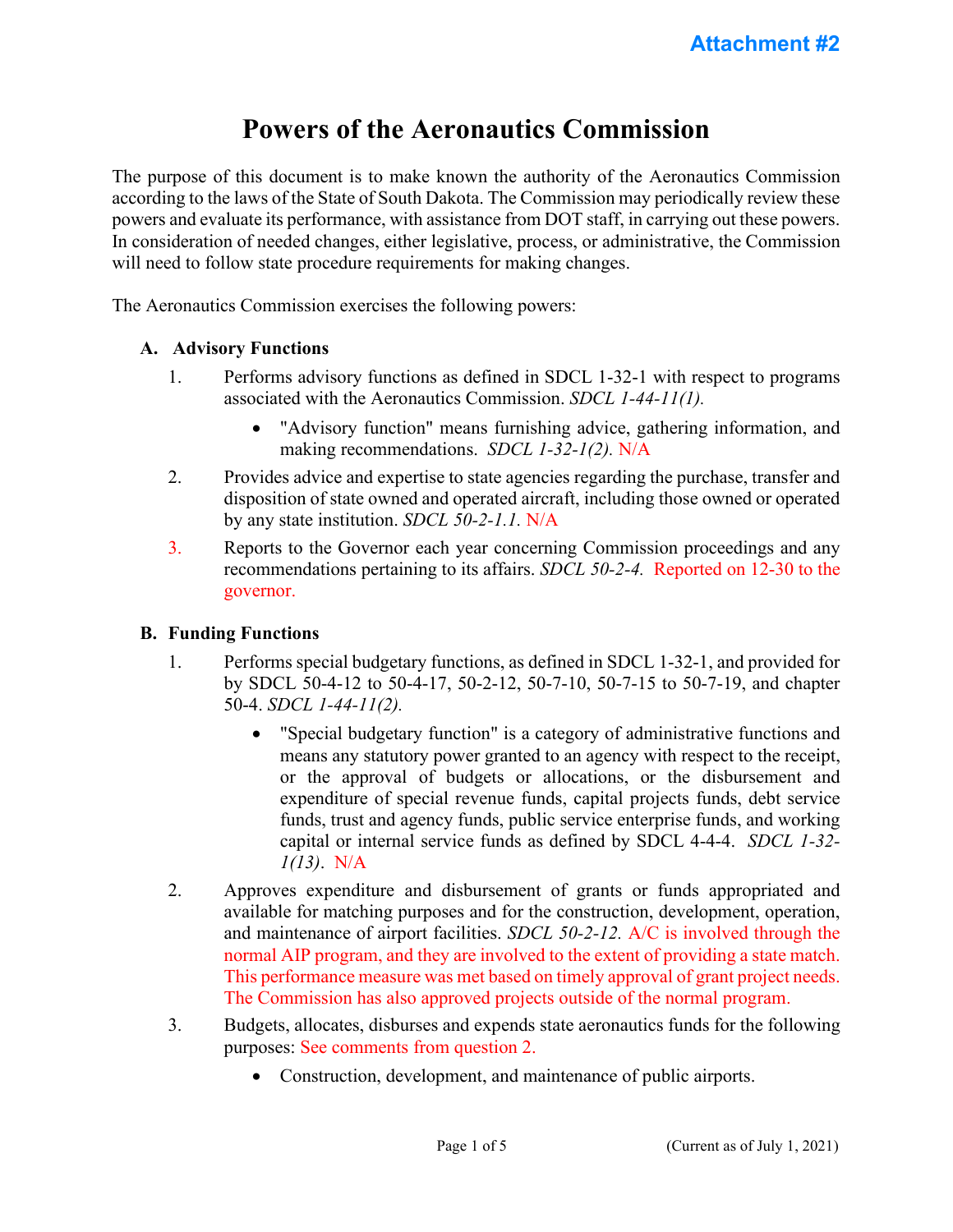- Lighting, marking and maintenance of runways, taxiways and parking areas of public airports licensed by the Commission, in proportion to the amount of fuel tax paid on the aircraft fuel purchased for resale for use in aircraft at each public airport, as nearly as practicable, as to each airport the Commission deems to be operated and maintained in accordance with the laws of this state, the rules of the Commission, and the standards established by any agency of the United States, provided that the unrestricted use of the airport is at all times available to the general public for the taking off and landing of aircraft.
- Matching of funds made available by the United States, this state, or any political subdivisions of this state for the purchase of sites for airports, and for the construction, development, and maintenance of the airports in amounts as the Commission may determine.
- Paying of salaries, office expenses, traveling and other expenses of the Commission and the department staff to carry out the responsibilities defined in SDCL chapter 50-2. Below, please find a summary of expenses.

| <b>Aeronautics Program</b>      |        |         |             |         |             |         |
|---------------------------------|--------|---------|-------------|---------|-------------|---------|
| Center: 111142                  |        |         |             |         |             |         |
|                                 | FY21   |         | <b>FY22</b> |         | <b>FY23</b> |         |
|                                 | Actual |         | Operating   |         | Budgeted    |         |
| <b>Salaries</b>                 | \$     | 223,467 | \$          | 254,580 | \$          | 254,580 |
| <b>Benefits</b>                 | \$     | 74,804  | \$          | 88,361  | \$          | 88,361  |
| <b>Total Personal Services</b>  | Ś      | 298,271 | Ś           | 342,941 | Ś           | 342,941 |
|                                 |        |         |             |         |             |         |
| Travel                          | \$     | 4,260   | Ś           | 29,708  | \$          | 29,708  |
| Contractual                     | \$     | 47,044  | Ś           | 81,575  | \$          | 81,575  |
| <b>Supplies</b>                 | \$     | 8,232   | Ś           | 34,041  | \$          | 34.041  |
| Grants                          | \$     |         | \$          | 3,600   | \$          | 3,600   |
| Capital                         | \$     |         | \$          |         | \$          |         |
| <b>TOTAL Operating Expenses</b> | Ś      | 59,536  | Ś           | 148,924 | Ś           | 148,924 |
|                                 |        |         |             |         |             |         |
| <b>Grand Total S</b>            |        | 357,807 | \$.         | 491,865 | \$          | 491,865 |

*SDCL 1-44-11(2);50-4-14; 50-4-16.* 

4. Allocates a portion of aircraft fuel tax collected pursuant to SDCL 10-47B-1 and 10-47B-4 to each eligible airport. *SDCL 50-4-16*. Yes, see below for fuel tax projects list approved in 2021.

| Gettysburg         | \$444.65 Runway lights              |
|--------------------|-------------------------------------|
| Gettysburg         | \$665.96 Beacon light               |
| Sioux Falls        | \$488,756.00 Snow Removal Equipment |
| <b>Hot Springs</b> | \$1008.43 AWOS equipment            |

- 5. Authorizes the department to enter into financing agreements with governmental entities to finance airport improvements from moneys available to the Commission; and receive reimbursement and interest on financed amounts. *SDCL 50-7-15; 50- 7-16*. Yes
- 6. Withholds future funding from local zoning authorities that do not enact proper zoning in relation to airports. *SDCL 50-10-6.1*. N/A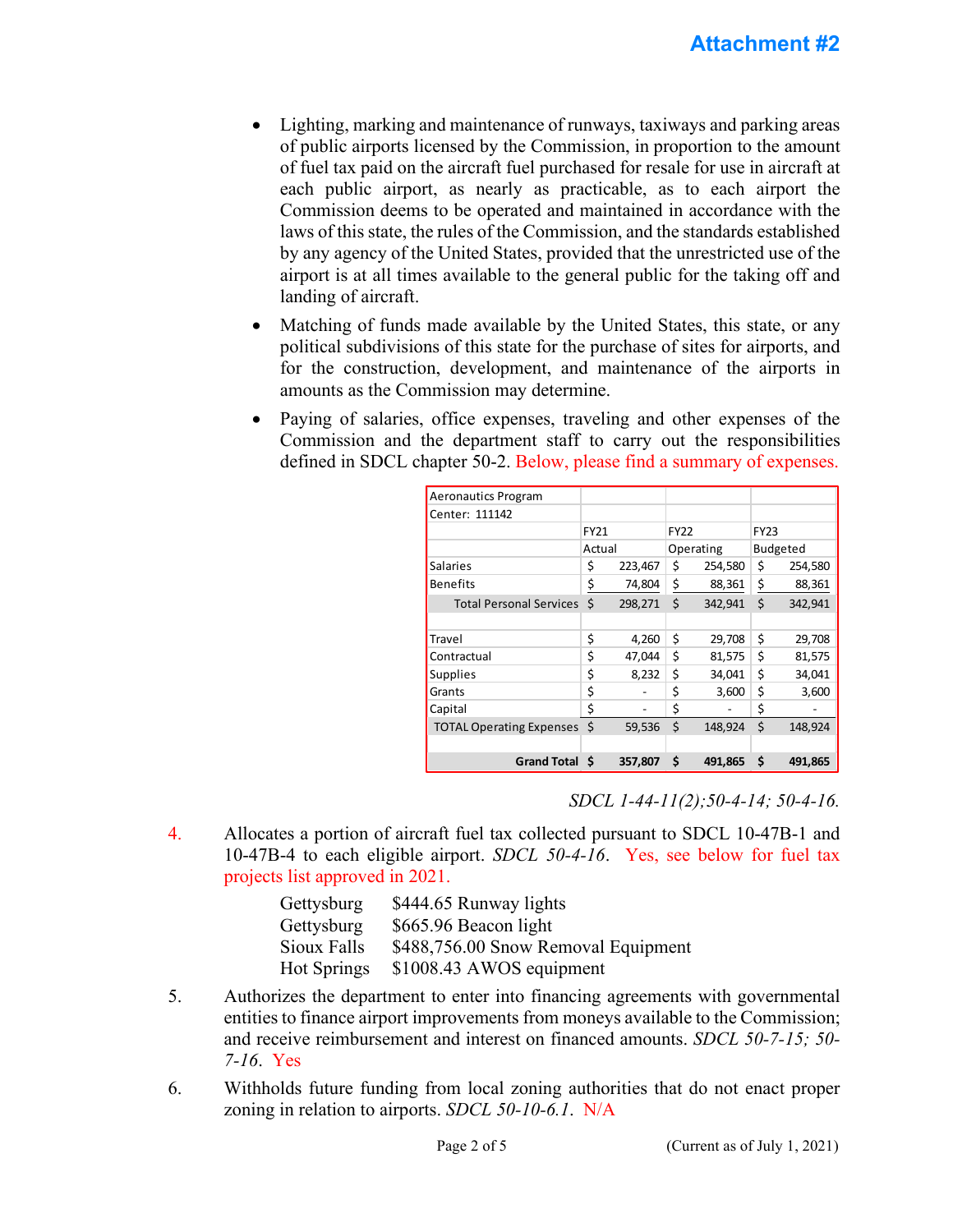#### **C. Regulatory Authority Over Airports and Other Air Navigation Facilities**

- 1. Fosters air commerce and supervises the aeronautical activities and facilities within the state, including supervision and control over airports, air marking, air beacons, and all other air navigation facilities. *SDCL 50-2-5.* Yes, the AC provided cones and attended the airports conference, and purchase prizes for the art contest.
- 2. Prescribe and provide forms for reporting to the department the number of gallons of aircraft fuel sold in South Dakota to retailers and consumers at wholesale. *SDCL 50-4-12.* N/A
- 3. Approves public airports prior to use, and issues certificates of approval, and may impose conditions on approval. *SDCL 50-5-1; 50-5-3; 50-5-6; ARSD 70:02:04:02; 70:02:04:06; 70:02:04:07; 70:02:04:11.* Yes, annually in coordination with the SDDOT's inspection program
- 4. Approves private airports located within six statute miles of the nearest boundary of any approved public airport and issues certificates of approval. *SDCL 50-5-1; 50-5-3; ARSD 70:02:04:06.* N/A
- 5. Reviews and approves applications for temporary field permits. *ARSD 70:02:04:17*. N/A
- 6. Orders the closing of airports or other air navigation facilities until compliance with requirements established by the Commission. *SDCL 50-5-7.* Isabel was on conditional approval of state license for tree removal purposes.
- 7. Inspects or has its agent inspect any premises, buildings and other structures where airports or aviation facilities are operated. *SDCL 50-5-8.* SDDOT inspected 65 airports
- 8. Waives airport licensing requirements imposed by administrative rule. *ARSD 70:02:04:19.* N/A
- 9. Must be provided an FAA determination of no hazard prior to a person's or organization's construction or alteration of structures subject to FAA's jurisdiction. The Commission may request pursuit of criminal charges for a violation of this notification provision. *SDCL 50-9-1.* The Commission received 13 notifications of FAA no hazard determination.
- 10. Institutes court actions to prevent, restrain, correct or abate violations of airport zoning statutes, regulations, orders or rulings. *SDCL 50-10-27.* N/A
- 11. Prescribes forms relating to the assessment, collection and return of additional original registration tax imposed under SDCL 50-11-9; SDCL 50-11-19; SDCL 50- 11-21. N/A

#### **D. Quasi-Legislative Functions**

- 1. Performs quasi-legislative functions, as defined in SDCL 1-32-1, and provided for by SDCL chapters 50-2, 50-5, 50-9, 50-10, 50-11, 50-12, and 50-13. *SDCL 1-44- 11(3).*
	- "Quasi-judicial function" means an adjudicatory function exercised by an agency, involving the exercise of judgment and discretion in making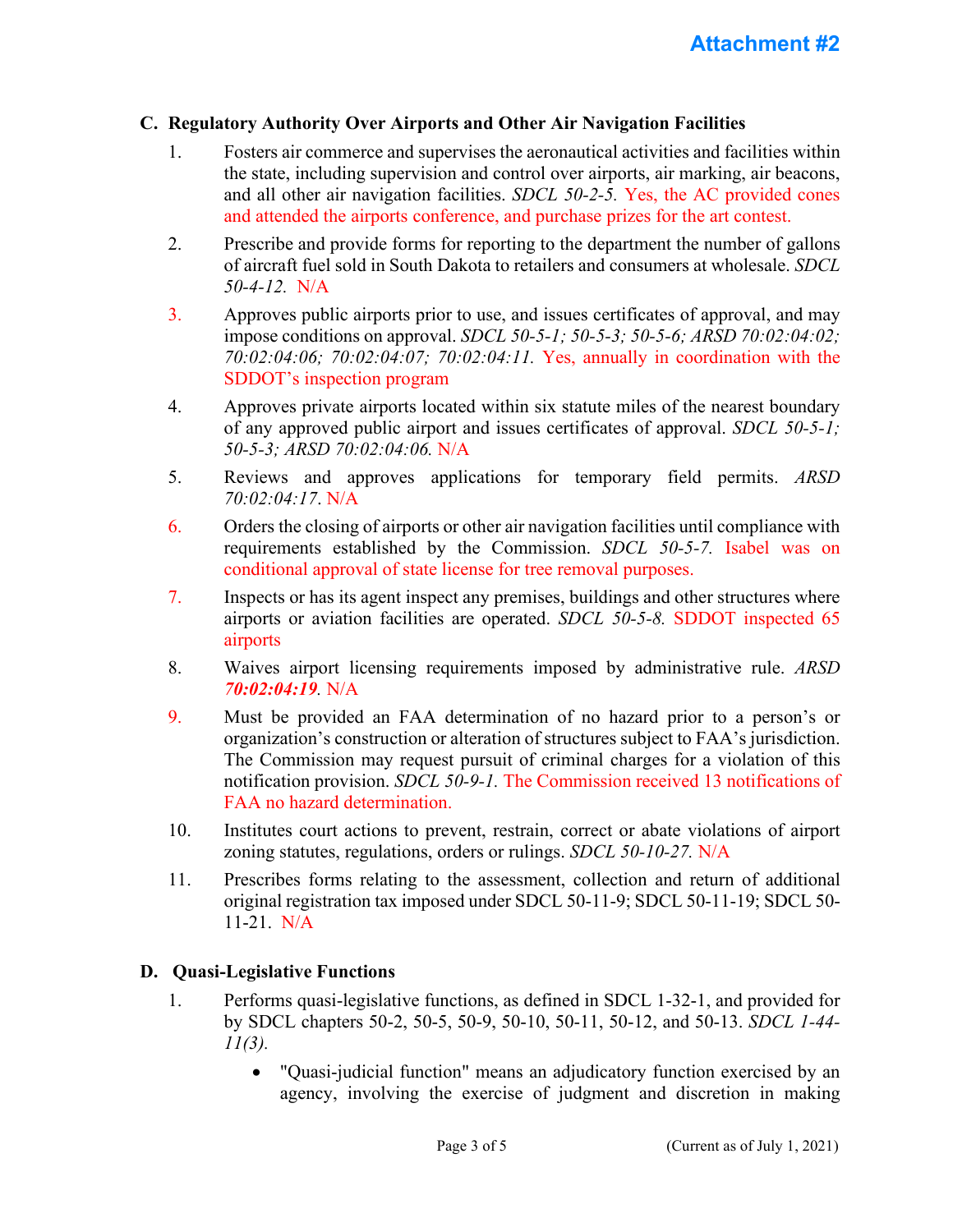determinations in controversies. The term includes the functions of interpreting, applying, and enforcing existing rules and laws; granting or denying privileges, rights, or benefits; issuing, suspending, or revoking licenses, permits and certificates; determining rights and interests of adverse parties; evaluating and passing on facts; awarding compensation; fixing prices; ordering action or abatement of action; holding hearings; adopting procedural rules or performing any other act necessary to effect the performance of a quasi-judicial function. *SDCL 1-32-1(10).*

- 2. Adopting, repealing, and modifying administrative rules as provided by law. The Commission is authorized to promulgate rules in accordance with chapter 1-26 that are consistent with federal law and regulations governing aeronautics, for example:
	- Assessment, collection and return of the additional original registration tax imposed by SDCL 50-11-19. *SDCL 50-11-21.*
	- Aircraft dealer licensing. *SDCL 50-12-20.*

### Title 50 re-write performed over 3-year period

#### **E. Quasi-Judicial Functions**

- 1. Performs quasi-legislative and quasi-judicial functions, as defined in SDCL 1-32- 1, and provided for by SDCL chapters 50-2, 50-5, 50-9, 50-10, 50-11, 50-12, and 50-13. *SDCL 1-44-11(3)*.
	- "Quasi-legislative function" means making or having the power to make and promulgate rules as defined in subdivision 1-26-1(8). *SDCL 1-32- 1(11).*
- 2. Decides appeals concerning renewal of aircraft dealer licenses when dealers fail to meet the sale or brokerage requirements of SDCL 50-12-14. *SDCL 50-12-14; ARSD 70:02:04:05.* The Commission granted 1 appeal concerning the renewal of an aircraft dealer license.
- 3. Holds hearings and issues decisions on the revocation, suspension or nonrenewal of aircraft dealer licenses. *50-12-17.* N/A
- 4. Issues decisions on petitions for declaratory rulings concerning the applicability of a statutory provision relating to the powers of the Commission or of any rule or order of the Commission. *ARSD 70:02:01:03.* N/A
- 5. In the case of conflicting jurisdiction between the Commission and a political subdivision over the erection of structures in relation to an airport or other air navigation facility, the Commission may, after a public hearing, overrule or modify zoning rules and regulations adopted by the political subdivision or its airport zoning board. *SDCL 50-9-10.* N/A

#### **F. Conflicts of Interest**

1. Authorize Commission members to derive a direct benefit from a contract. *SDCL 3-23-3.* Yes.